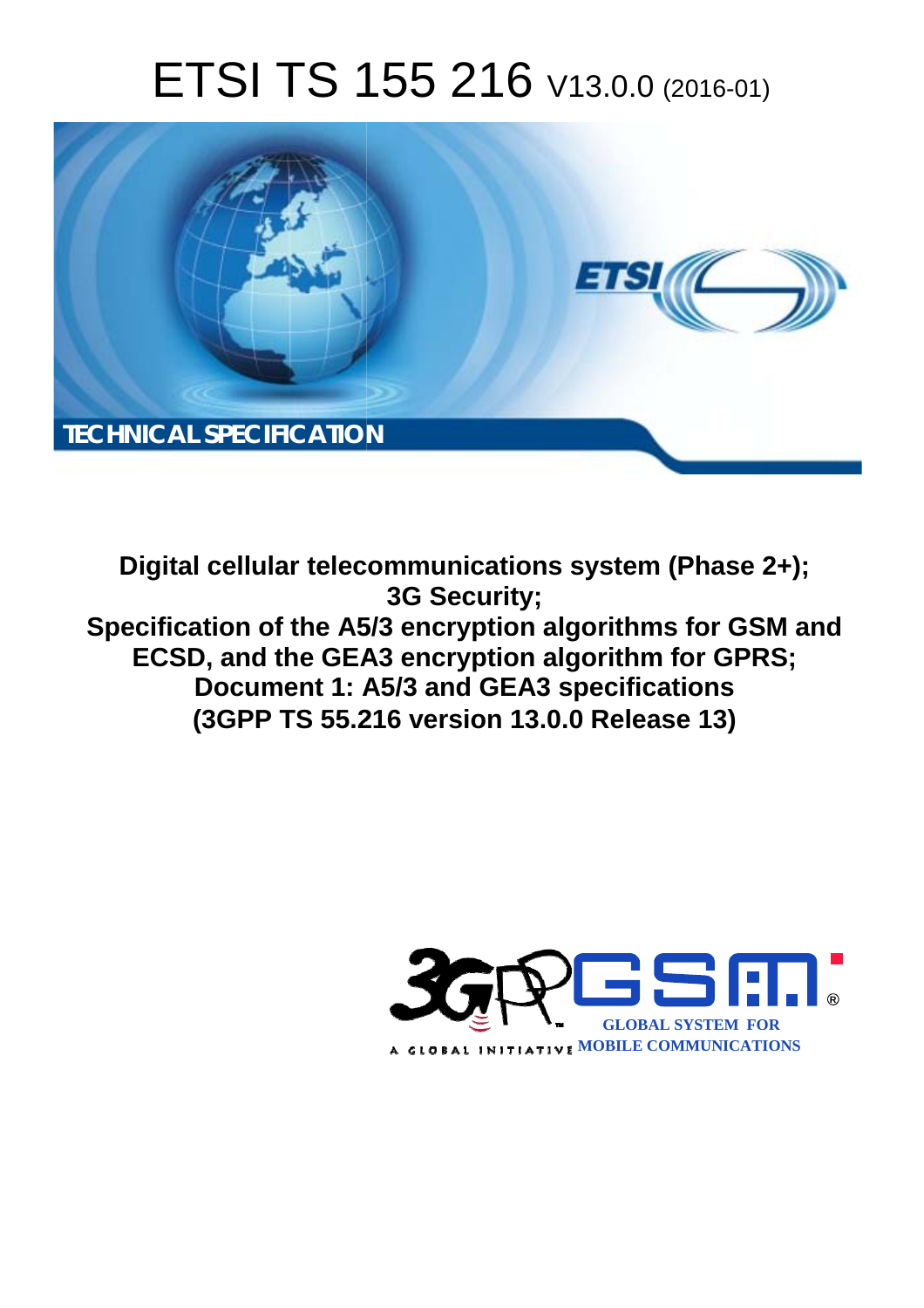Reference RTS/TSGS-0355216vd00

> Keywords GSM,SECURITY

#### *ETSI*

#### 650 Route des Lucioles F-06921 Sophia Antipolis Cedex - FRANCE

Tel.: +33 4 92 94 42 00 Fax: +33 4 93 65 47 16

Siret N° 348 623 562 00017 - NAF 742 C Association à but non lucratif enregistrée à la Sous-Préfecture de Grasse (06) N° 7803/88

#### *Important notice*

The present document can be downloaded from: <http://www.etsi.org/standards-search>

The present document may be made available in electronic versions and/or in print. The content of any electronic and/or print versions of the present document shall not be modified without the prior written authorization of ETSI. In case of any existing or perceived difference in contents between such versions and/or in print, the only prevailing document is the print of the Portable Document Format (PDF) version kept on a specific network drive within ETSI Secretariat.

Users of the present document should be aware that the document may be subject to revision or change of status. Information on the current status of this and other ETSI documents is available at <http://portal.etsi.org/tb/status/status.asp>

If you find errors in the present document, please send your comment to one of the following services: <https://portal.etsi.org/People/CommiteeSupportStaff.aspx>

#### *Copyright Notification*

No part may be reproduced or utilized in any form or by any means, electronic or mechanical, including photocopying and microfilm except as authorized by written permission of ETSI.

The content of the PDF version shall not be modified without the written authorization of ETSI. The copyright and the foregoing restriction extend to reproduction in all media.

> © European Telecommunications Standards Institute 2016. All rights reserved.

**DECT**TM, **PLUGTESTS**TM, **UMTS**TM and the ETSI logo are Trade Marks of ETSI registered for the benefit of its Members. **3GPP**TM and **LTE**™ are Trade Marks of ETSI registered for the benefit of its Members and of the 3GPP Organizational Partners.

**GSM**® and the GSM logo are Trade Marks registered and owned by the GSM Association.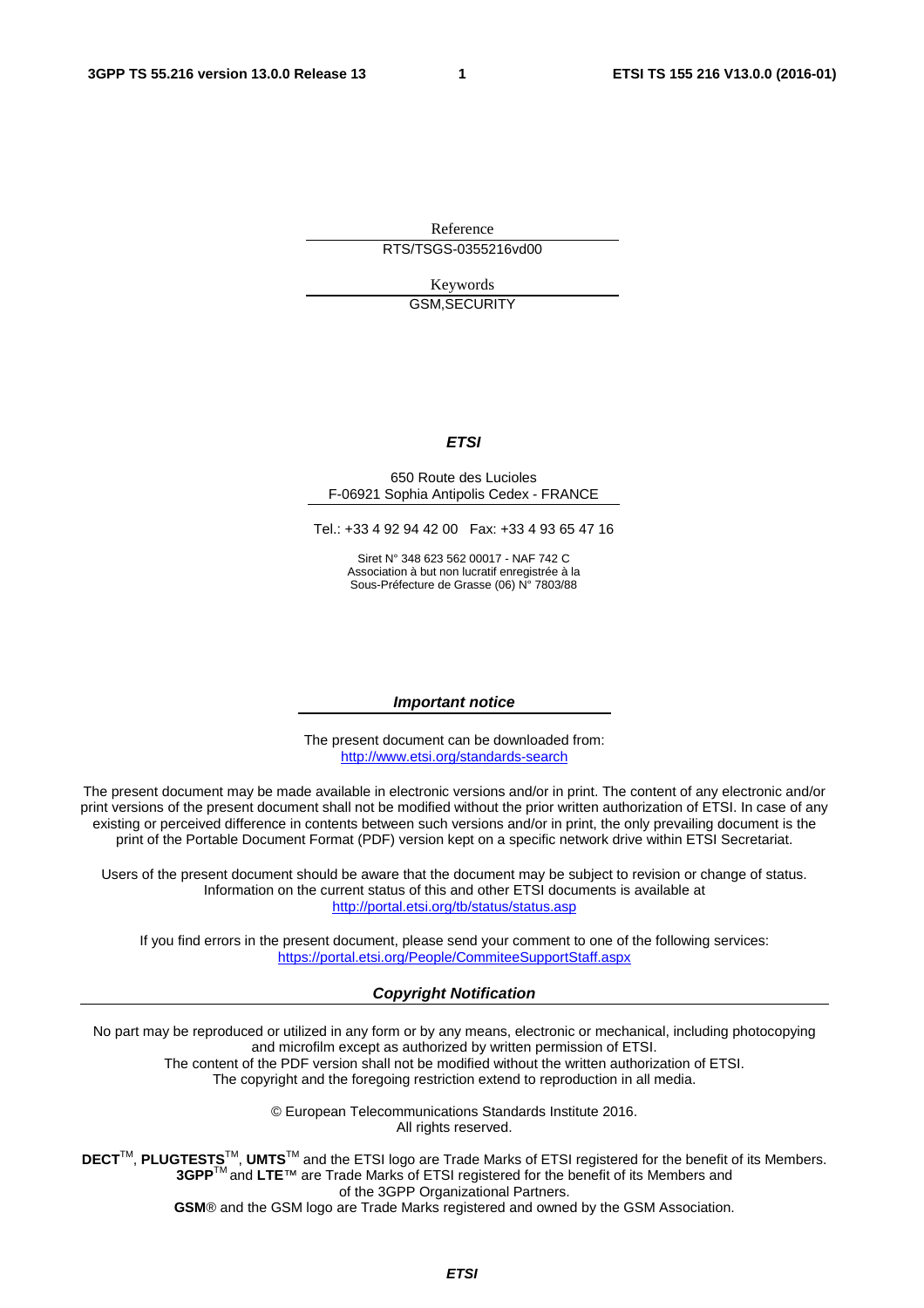## Intellectual Property Rights

IPRs essential or potentially essential to the present document may have been declared to ETSI. The information pertaining to these essential IPRs, if any, is publicly available for **ETSI members and non-members**, and can be found in ETSI SR 000 314: *"Intellectual Property Rights (IPRs); Essential, or potentially Essential, IPRs notified to ETSI in respect of ETSI standards"*, which is available from the ETSI Secretariat. Latest updates are available on the ETSI Web server [\(https://ipr.etsi.org/](https://ipr.etsi.org/)).

Pursuant to the ETSI IPR Policy, no investigation, including IPR searches, has been carried out by ETSI. No guarantee can be given as to the existence of other IPRs not referenced in ETSI SR 000 314 (or the updates on the ETSI Web server) which are, or may be, or may become, essential to the present document.

#### Foreword

This Technical Specification (TS) has been produced by ETSI 3rd Generation Partnership Project (3GPP).

The present document may refer to technical specifications or reports using their 3GPP identities, UMTS identities or GSM identities. These should be interpreted as being references to the corresponding ETSI deliverables.

The cross reference between GSM, UMTS, 3GPP and ETSI identities can be found under [http://webapp.etsi.org/key/queryform.asp.](http://webapp.etsi.org/key/queryform.asp)

## Modal verbs terminology

In the present document "**shall**", "**shall not**", "**should**", "**should not**", "**may**", "**need not**", "**will**", "**will not**", "**can**" and "**cannot**" are to be interpreted as described in clause 3.2 of the [ETSI Drafting Rules](http://portal.etsi.org/Help/editHelp!/Howtostart/ETSIDraftingRules.aspx) (Verbal forms for the expression of provisions).

"**must**" and "**must not**" are **NOT** allowed in ETSI deliverables except when used in direct citation.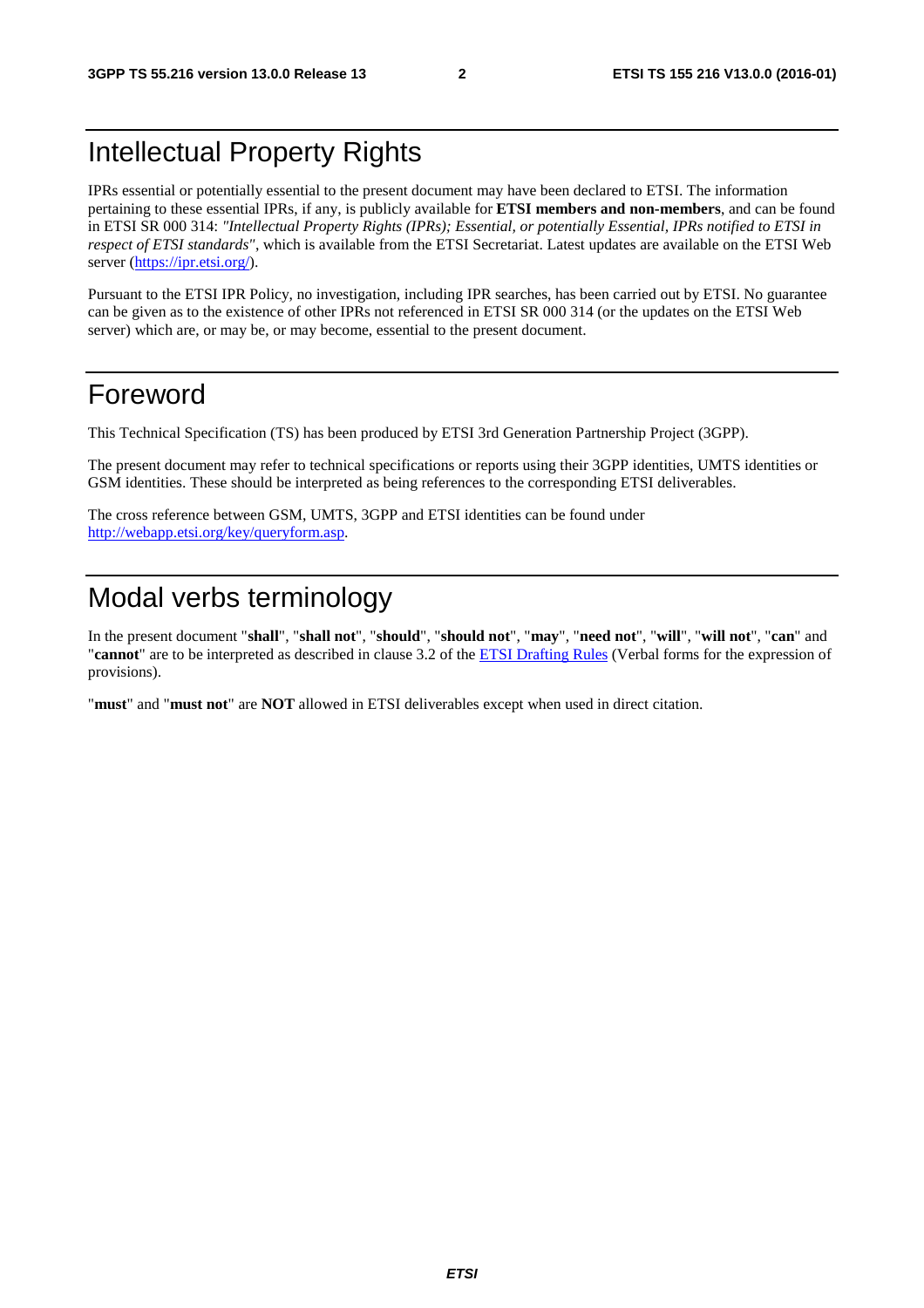$\mathbf{3}$ 

# Contents

| $\overline{0}$             |  |  |  |  |  |  |
|----------------------------|--|--|--|--|--|--|
| 0A                         |  |  |  |  |  |  |
| 0B<br>OB.1<br>0B.2<br>0B.3 |  |  |  |  |  |  |
| 0 <sup>C</sup>             |  |  |  |  |  |  |
|                            |  |  |  |  |  |  |
|                            |  |  |  |  |  |  |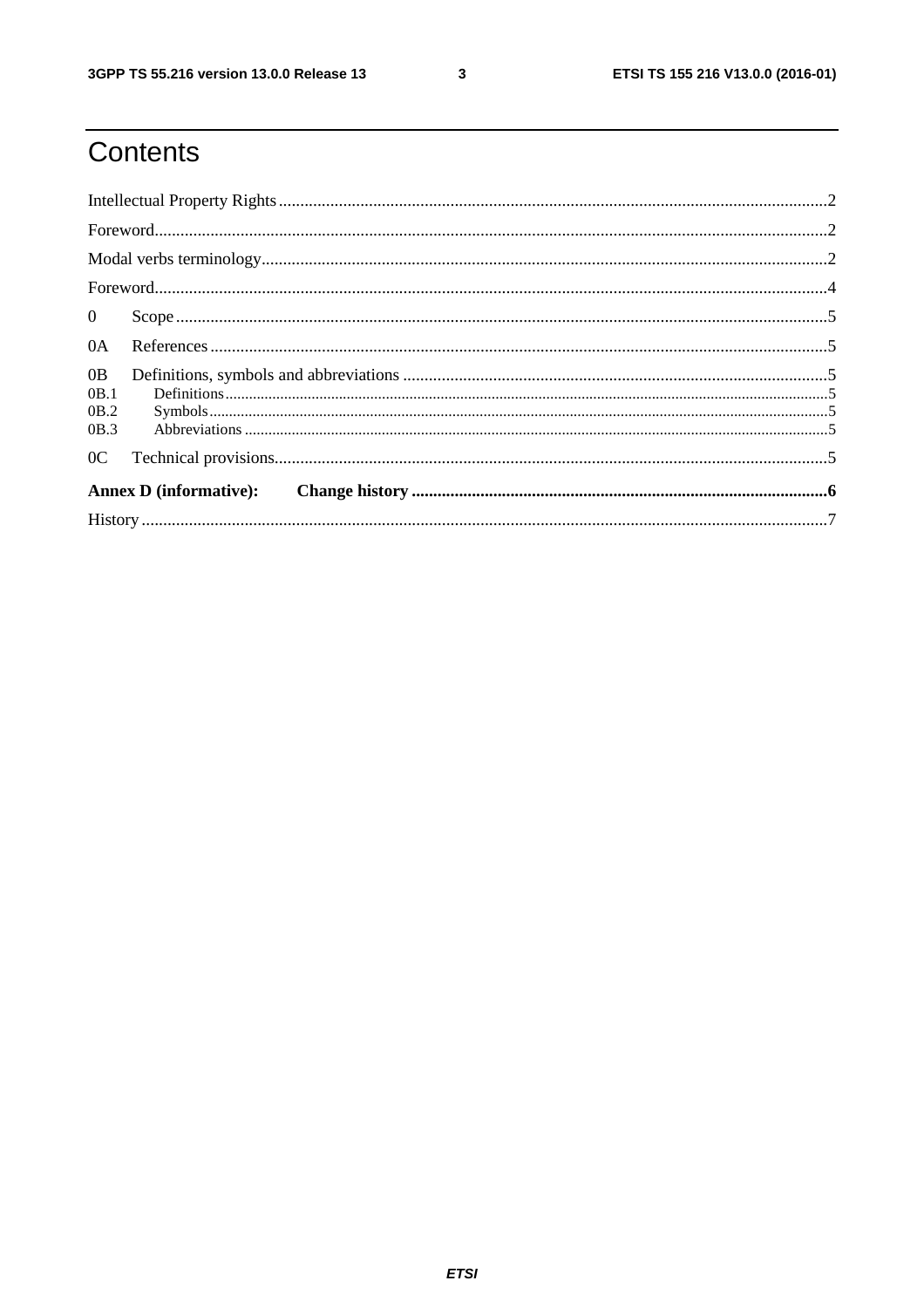### Foreword

This Technical Specification has been produced by the 3<sup>rd</sup> Generation Partnership Project (3GPP).

The contents of the present document are subject to continuing work within the TSG and may change following formal TSG approval. Should the TSG modify the contents of the present document, it will be re-released by the TSG with an identifying change of release date and an increase in version number as follows:

Version x.y.z

where:

- x the first digit:
	- 1 presented to TSG for information;
	- 2 presented to TSG for approval;
	- 3 or greater indicates TSG approved document under change control.
- y the second digit is incremented for all changes of substance, i.e. technical enhancements, corrections, updates, etc.
- z the third digit is incremented when editorial only changes have been incorporated in the document.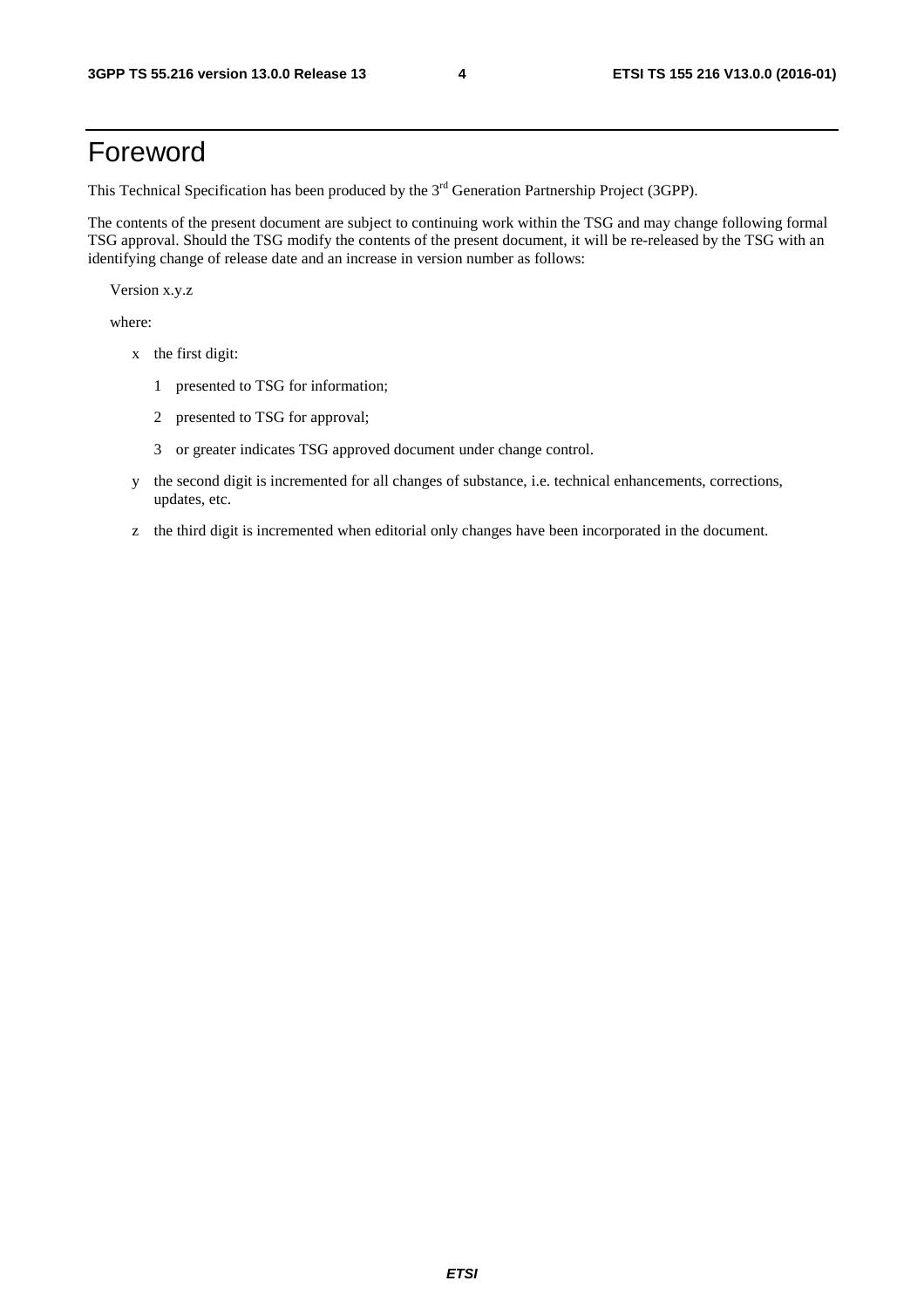#### 0 Scope

The present document specifies the A5/3 and GEA3 specification.

#### 0A References

The following documents contain provisions which, through reference in this text, constitute provisions of the present document.

- References are either specific (identified by date of publication, edition number, version number, etc.) or non-specific.
- For a specific reference, subsequent revisions do not apply.
- For a non-specific reference, the latest version applies. In the case of a reference to a 3GPP document (including a GSM document), a non-specific reference implicitly refers to the latest version of that document *in the same Release as the present document*.
- [1] 3GPP TR 21.905: "Vocabulary for 3GPP Specifications".
- [2] 3GPP Task Force Specification: "Specification of the A5/3 encryption algorithms for GSM and ECSD, and the GEA3 encryption algorithm for GPRS; Document 1: A5/3 and GEA3 specification" version 1.1, 2002-05-30
- Note: Reference [2] is available via [http://portal.etsi.org/dvbandca/home.asp a](http://portal.etsi.org/dvbandca/home.asp)nd is subject to licensing conditions described at this site.

#### 0B Definitions, symbols and abbreviations

#### 0B.1 Definitions

For the purposes of the present document, the terms and definitions given in TR 21.905 [1] and in the 3GPP Task Force Specification [2] apply. A term defined in the latter document takes precedence over the definition of the same term, if any, in TR 21.905 [1].

#### 0B.2 Symbols

For the purposes of the present document, the symbols defined in the 3GPP Task Force Specification [2] apply.

#### 0B.3 Abbreviations

For the purposes of the present document, the abbreviations given in TR 21.905 [2] and in the 3GPP Task Force Specification [2] apply. An abbreviation defined in the latter document takes precedence over the definition of the same abbreviation, if any, in TR 21.905 [1].

## 0C Technical provisions

The technical provisons of the current document are contained in the 3GPP Task Force Specification [2].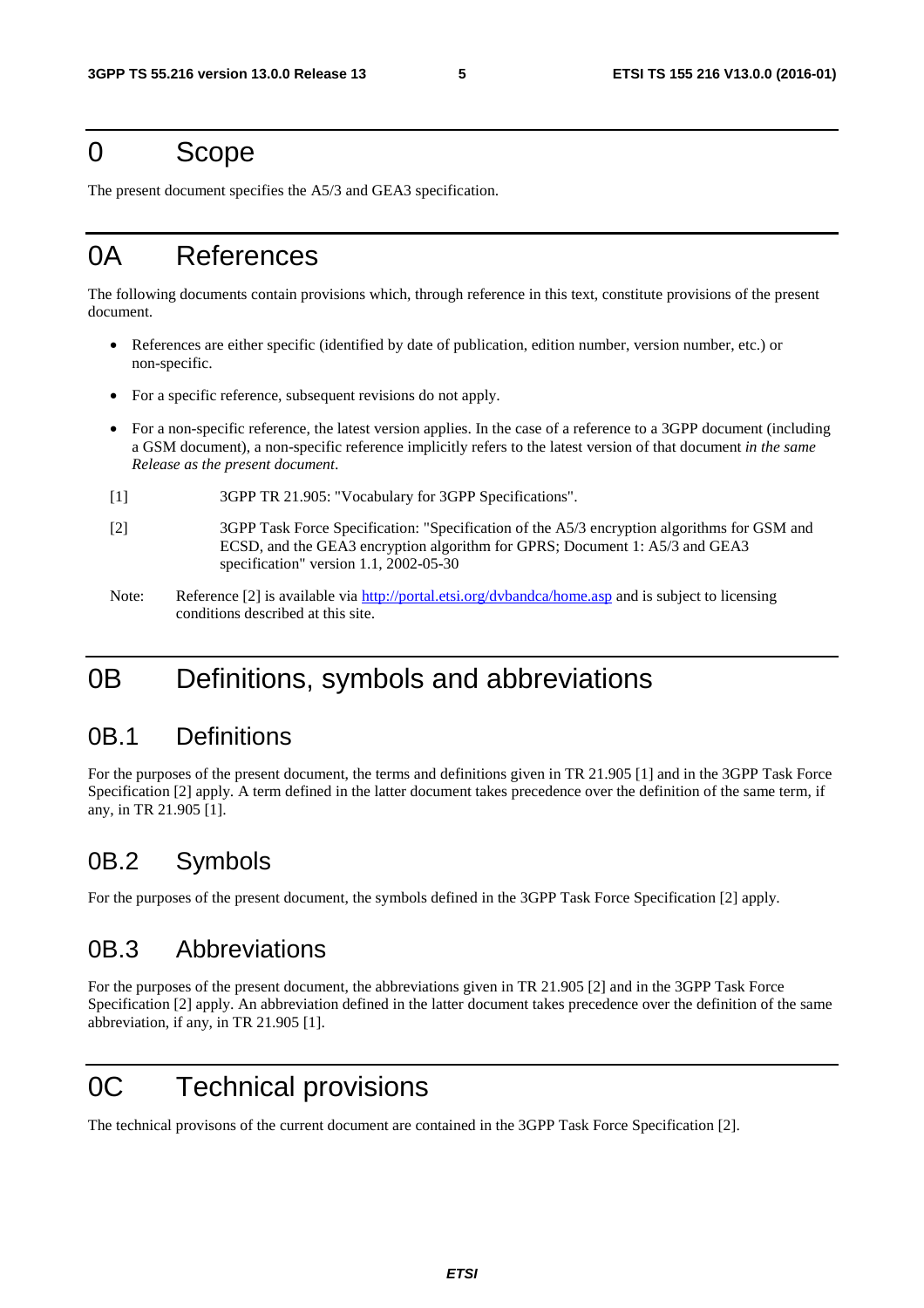## Annex D (informative): Change history

| <b>Change history</b> |              |               |           |            |                                                                                                                                                          |                     |                   |  |  |
|-----------------------|--------------|---------------|-----------|------------|----------------------------------------------------------------------------------------------------------------------------------------------------------|---------------------|-------------------|--|--|
| <b>Date</b>           | TSG#         | TSG Doc.      | <b>CR</b> | <b>Rev</b> | Subject/Comment                                                                                                                                          | <b>Old</b>          | <b>New</b>        |  |  |
| 2002-05               |              |               |           |            | <b>ETSI SAGE first publication</b>                                                                                                                       |                     | SAGE<br>V1.0      |  |  |
| 2002-07               |              |               |           |            | Agreed at SA WG3 #24 for presentation to TSG SA #17 for<br>approval. Converted into 3GPP TS format as TS 55.216<br>(Technically equivalent to SAGE V1.0) | <b>SAGE</b><br>V1.0 | 1.0.0             |  |  |
| 2002-09               | SP-17        | SP-020506     |           |            | Approved for Release 6 - version 6.0.0                                                                                                                   | 1.0.0               | 6.0.0             |  |  |
| 2002-12               | <b>SP-18</b> | SP-020721 001 |           |            | <b>EGPRS</b> algoritm                                                                                                                                    | 6.0.0               | 6.1.0             |  |  |
| 2003-09               | SP-19        | SP-030490 002 |           |            | Clarification on the usage of the Key length                                                                                                             | 6.1.0               | 6.2.0             |  |  |
| 2007-12               | SP-38        | SP-070776 003 |           |            | Conversion to pointer to export controlled document<br>Version 7.0.0 is a "readme" file placeholder with no<br>Note:<br>technical content.               | 6.2.0               | 7.1.0             |  |  |
| 2008-12               | SP-42        |               |           |            | Ugrade to Release 8                                                                                                                                      | 7.1.0               | 8.0.0             |  |  |
| 2009-12               |              |               |           |            | Update to Rel-9 version (MCC)                                                                                                                            | 8.0.0               | 9.0.0             |  |  |
| 2011-03               |              |               |           |            | Update to Rel-10 version (MCC)                                                                                                                           | 9.0.0               | 10.0.0            |  |  |
| 2012-09               |              |               |           |            | Update to Rel-11 version (MCC)                                                                                                                           | 10.0.0              | 11.0.0            |  |  |
| 2014-09               |              |               |           |            | Update to Rel-12 version (MCC)                                                                                                                           |                     | $11.0.0$   12.0.0 |  |  |
| 2016-01               |              |               |           |            | Update to Rel-13 version (MCC)                                                                                                                           |                     | 12.0.0 13.0.0     |  |  |